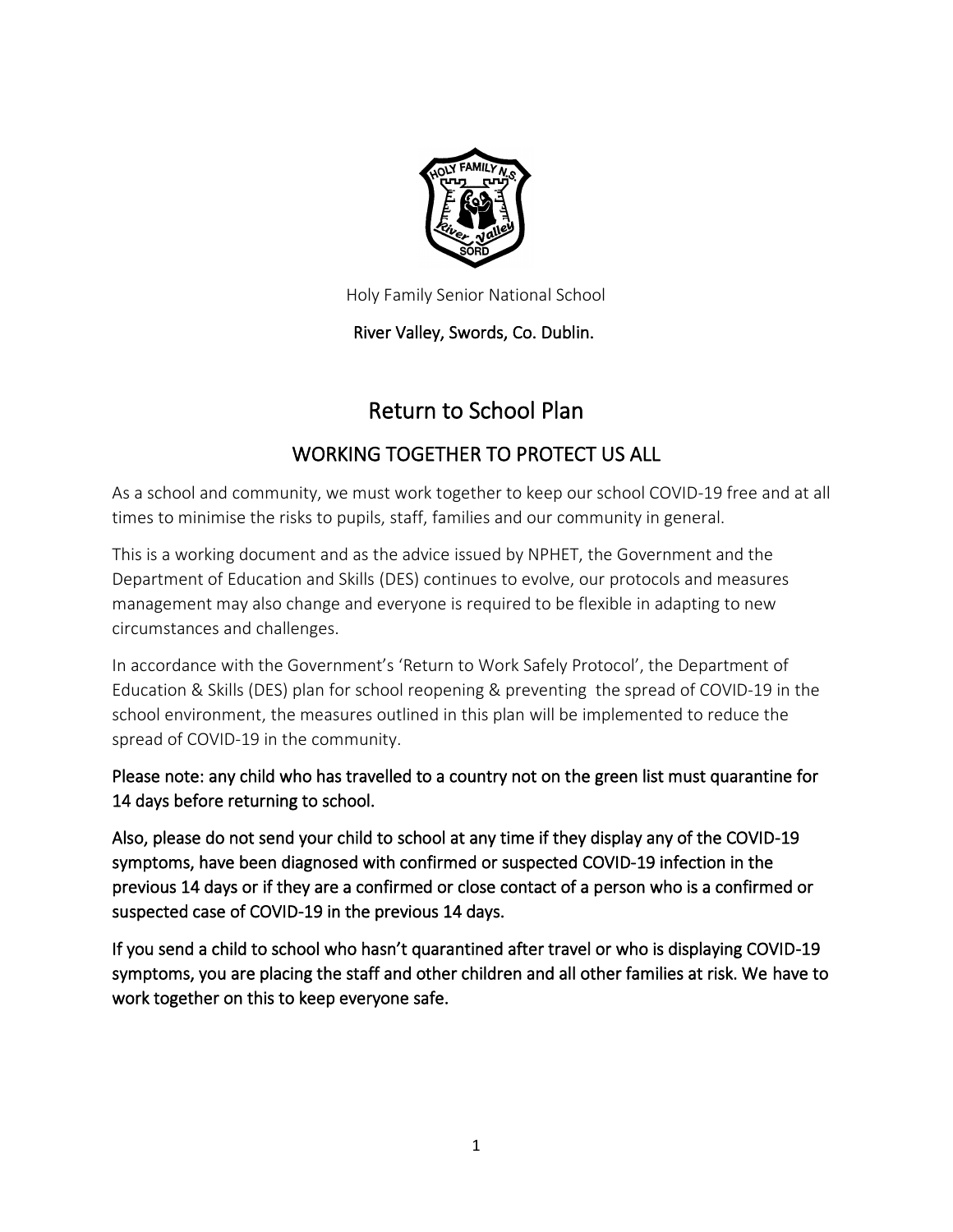## Thursday 27<sup>th</sup> August

The school gates will open at 8.40a.m. Please do not congregate outside the school gates. There will be staff on yard to welcome the children and to direct them to their classrooms. Children may come to school any time between 8.40a.m.and 9.00a.m (as they would on a wet day). A detailed plan and maps which contain room numbers and routes have been sent separately.

It is very important that children do not congregate outside the school before the gate opens. Please work with your child to time their journey to school. If children or adults are congregating outside the gates in large numbers, the plan will be reviewed and a staggered start to the day will have to be implemented.

The children do not line up on yard. They go directly to their classrooms.

As per Department of Education and Skills and NPHET guidelines, parents/guardians/minders are requested not to come on site and to allow their child to walk from the gate to their classroom themselves.

3<sup>rd</sup> Classes: However, for the first two days only (Thursday 27<sup>th</sup> and Friday 28<sup>th</sup> August), children in 3<sup>rd</sup> classes may arrive between 9.00 a.m and 9.15 a.m. to allow parents/guardians to bring their child to the external door of the classroom. Adults must wear face coverings. Adults (apart from school staff) may not enter any of the school buildings. Social distancing must be observed at all times. Please do not stop to chat in the yard. This is to allow you time to walk your child to the external classroom door at a less busy time.

4<sup>th</sup>, 5<sup>th</sup>, 6<sup>th</sup> Classes and the Reading Classes: For the first two days only (Thursday 27<sup>th</sup> August and Friday 28<sup>th</sup> August), only if it is necessary, parents/guardians may bring their child to the external door of the classroom as long as the adult is wearing a face covering. Social Distancing must be observed at all times and please do not stop to chat in the yard. You can arrive any time between 8.40a.m and 9.00a.m. Adults (apart from school staff) may not enter any of the school buildings.

There are hand sanitisers at all classroom entry points and children will sanitise their hands on entry to their classroom.

They will be seated in pods of 4/5 (groups) in the classroom. Pods will be changed at Christmas and Easter.

#### All your child will need to bring on  $27<sup>th</sup>$  August:

- a lunchbox and drink (please provide a healthy lunch for your child)
- textbooks
- pencil case (please provide a pencil case and contents that can be left in school and have other pencils/pens/colours/rulers etc. at home for when written homework starts later in the month.)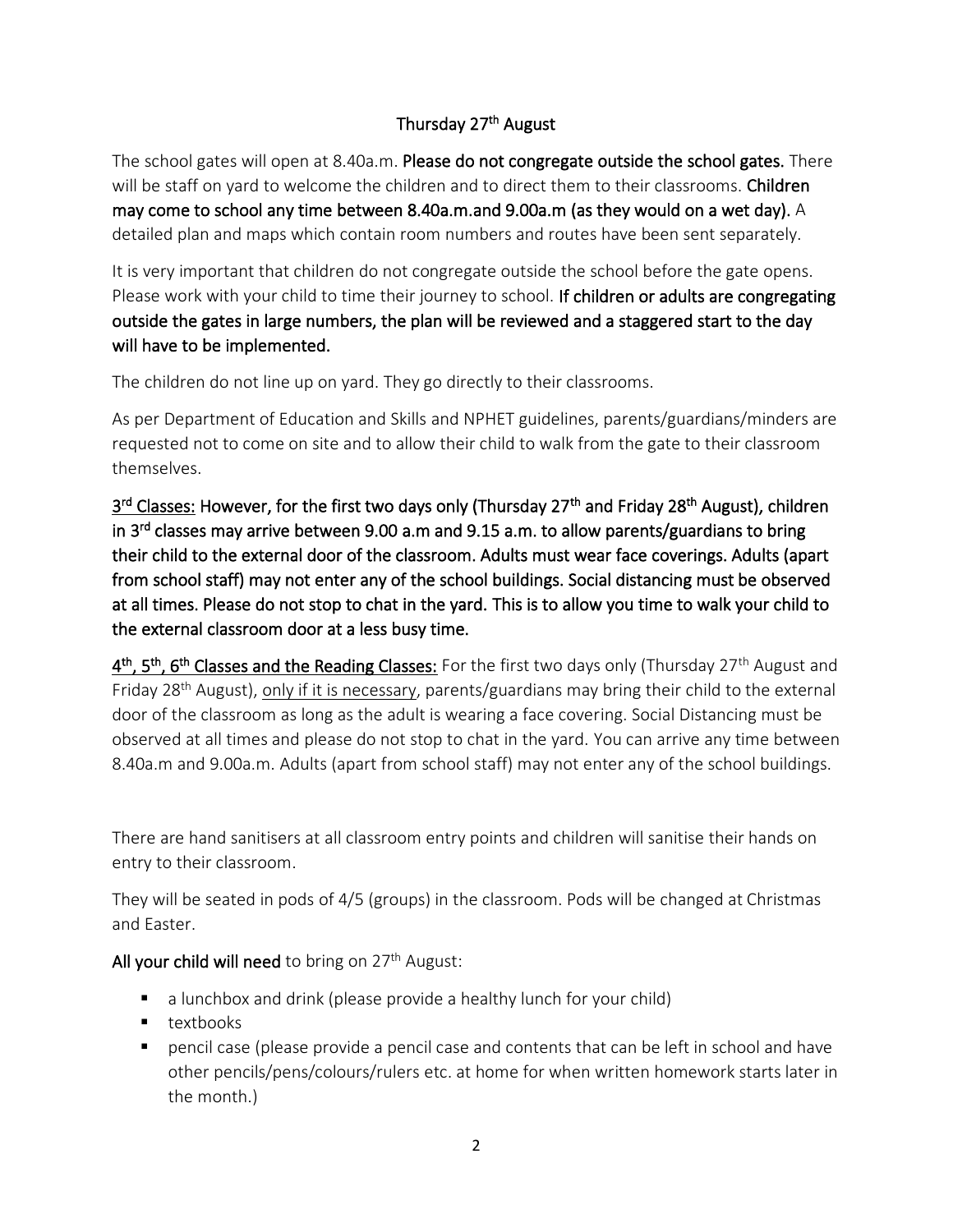- small hand sanitiser to be kept in school bag
- small packet of tissues

#### New school day structure

Pupils will not be admitted into the school or classroom before 8.40 a.m. Children are encouraged to walk to school. See Map and separate plan for full details of arrival and home times.

| <b>Classes</b>                                                                                                      | Gate/Classroom                                      | <b>Breaktimes</b> |                  | <b>Home Time</b>                        |
|---------------------------------------------------------------------------------------------------------------------|-----------------------------------------------------|-------------------|------------------|-----------------------------------------|
|                                                                                                                     | opens                                               |                   |                  |                                         |
| Reading                                                                                                             | 08:40a.m                                            | 10.25a.m -        | Location of yard | 2.20p.m Gate 1 (near prefabs, opposite  |
| Classes                                                                                                             | Use School                                          | 10.45a.m          | space to be      | the green)                              |
|                                                                                                                     | Gate 1 or 2                                         |                   | shown to         |                                         |
|                                                                                                                     |                                                     | 12.10p.m. -       | individual       |                                         |
|                                                                                                                     |                                                     | 12.35p.m.         | classes/bubbles. |                                         |
| 3 <sup>rd</sup>                                                                                                     | 08:40a.m                                            | 10.00a.m.-        |                  | 2.30p.m. Gate 1(near prefabs, opposite  |
|                                                                                                                     | Use School                                          | 10.20a.m.         |                  | the green)                              |
|                                                                                                                     | Gate 1 or 2                                         |                   |                  |                                         |
|                                                                                                                     |                                                     | 11.40a.m.-        |                  |                                         |
|                                                                                                                     |                                                     | 12.05p.m          |                  |                                         |
| 4 <sup>th</sup>                                                                                                     | 08:40a,m                                            | $10.25a.m -$      |                  | 2.20p.m. Gate 1 (near prefabs, opposite |
|                                                                                                                     | Use School                                          | 10.45a.m          |                  | the green)                              |
|                                                                                                                     | Gate 1 or 2                                         |                   |                  |                                         |
|                                                                                                                     |                                                     | 12.10p.m. -       |                  |                                         |
|                                                                                                                     |                                                     | 12.35p.m.         |                  |                                         |
| 5 <sup>th</sup>                                                                                                     | 08:40a.m                                            | 10.50a.m.-        |                  | 2.20p.m. Gate 2 (near staff carpark and |
|                                                                                                                     | Use School                                          | 11.10a.m.         |                  | Traffic Warden Crossing)                |
|                                                                                                                     | Gate 1 or 2                                         |                   |                  |                                         |
|                                                                                                                     |                                                     | 12.40p.m.-        |                  |                                         |
|                                                                                                                     |                                                     | 1.05p.m.          |                  |                                         |
| 6th                                                                                                                 | 08:40a.m                                            | 11.15a.m. -       |                  | 2.20p.m. Gate 3 (Forest Dale Gate)      |
|                                                                                                                     | Use School                                          | 11.35a.m          |                  |                                         |
|                                                                                                                     | Gate 1 or 2                                         |                   |                  |                                         |
|                                                                                                                     |                                                     | 1.10p.m.-         |                  |                                         |
|                                                                                                                     |                                                     | 1.35p.m.          |                  |                                         |
|                                                                                                                     | The breaks have been arranged to ensure distancing. |                   |                  |                                         |
| Weather permitting, the children will go outside for both breaks. Classrooms will be ventilated throughout the day. |                                                     |                   |                  |                                         |

Each class will have their own area in the yard and they will stay together in their class bubble at this time.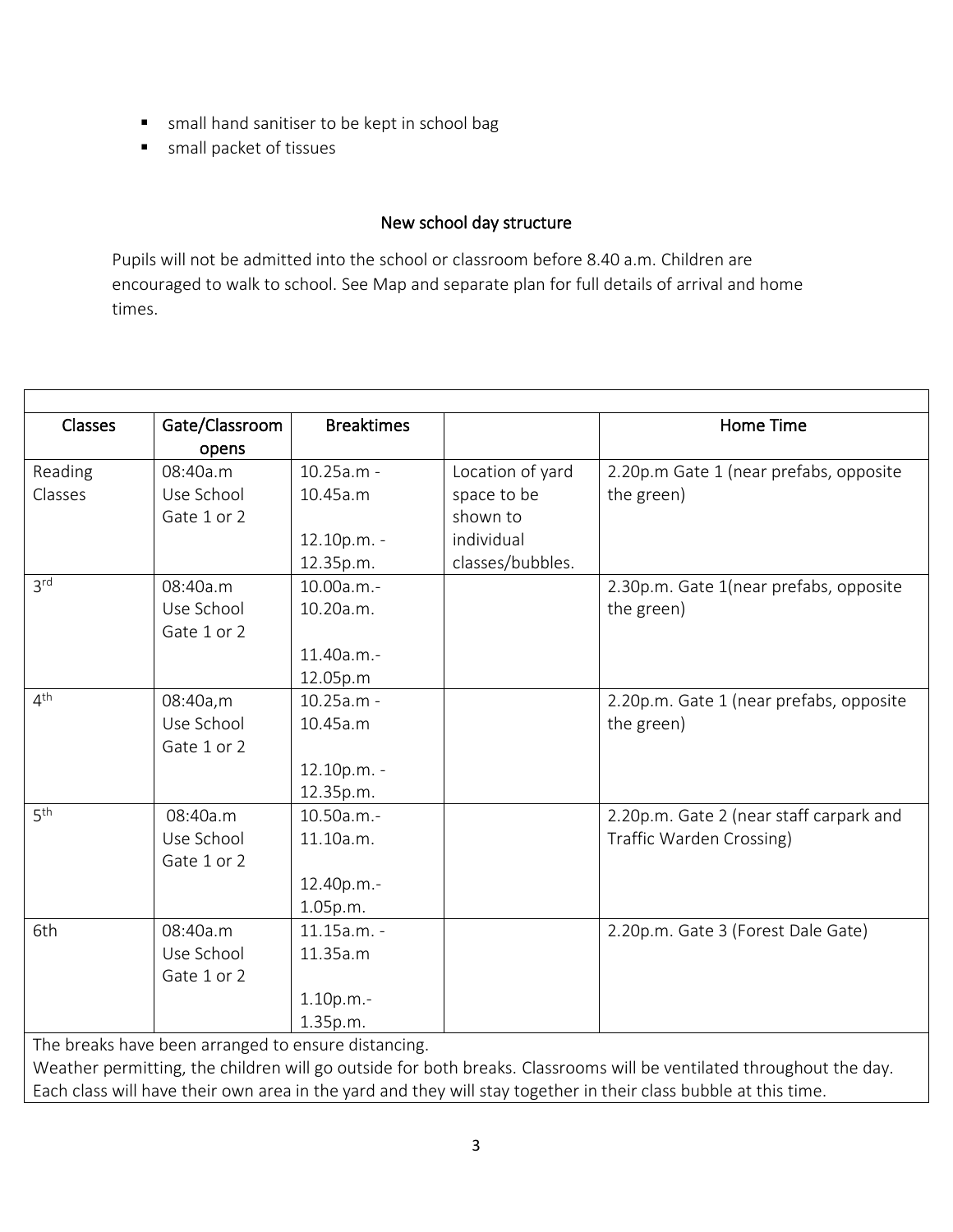At home time, children will be brought to the gate and are asked to leave the vicinity of the school promptly. Parents/Guardians must wait for their child/children off site away from the gate.

If children are meeting siblings, they need to organise a meeting point away from the school gates so that the flow of children out of the school is not interrupted or delayed.

After the first two days, children are expected to access the school by themselves unless for particular reasons (i.e. a child with special educational needs), they need to be accompanied to an external door. This must be communicated to the class teacher and principal by emailing the class teacher directly and the principal at [contact@holyfamilysns.ie](mailto:contact@holyfamilysns.ie)

#### Classrooms

Each classroom contains two sanitising points, 3 wash stations which contain soap and paper towels and a pedal bin. Each classroom will be equipped with P.P.E for staff. The children will sit in pods and each pod will use their own equipment. Each child will have their own chair. A designated area has been marked out for the teacher and S.N.A if assigned to the class.

Windows and doors will be kept open for the majority of time to ensure increased ventilation. As a result, as the weather gets colder, the children will need to have additional base clothes under their uniforms.

#### Homework (Reading, tables and spellings only)

Written homework will not be assigned for the first two weeks and this will then be reviewed. Reading, Tables and Spellings will be assigned as homework.

## Special Education

School Support and School Support Plus Teaching will continue.

Special Education Teachers have been assigned to 2 or 3 classes in the same year group to limit contact. Support will be provided as in-class support for Literacy and Numeracy and either inclass support or withdrawal from the classroom to the S.E.N. room for children in receipt of School Support Plus.

A maximum of two children from different pods (but the same class bubble) will be brought to the S.E.N rooms at any one time and tables and chairs will be wiped down between uses.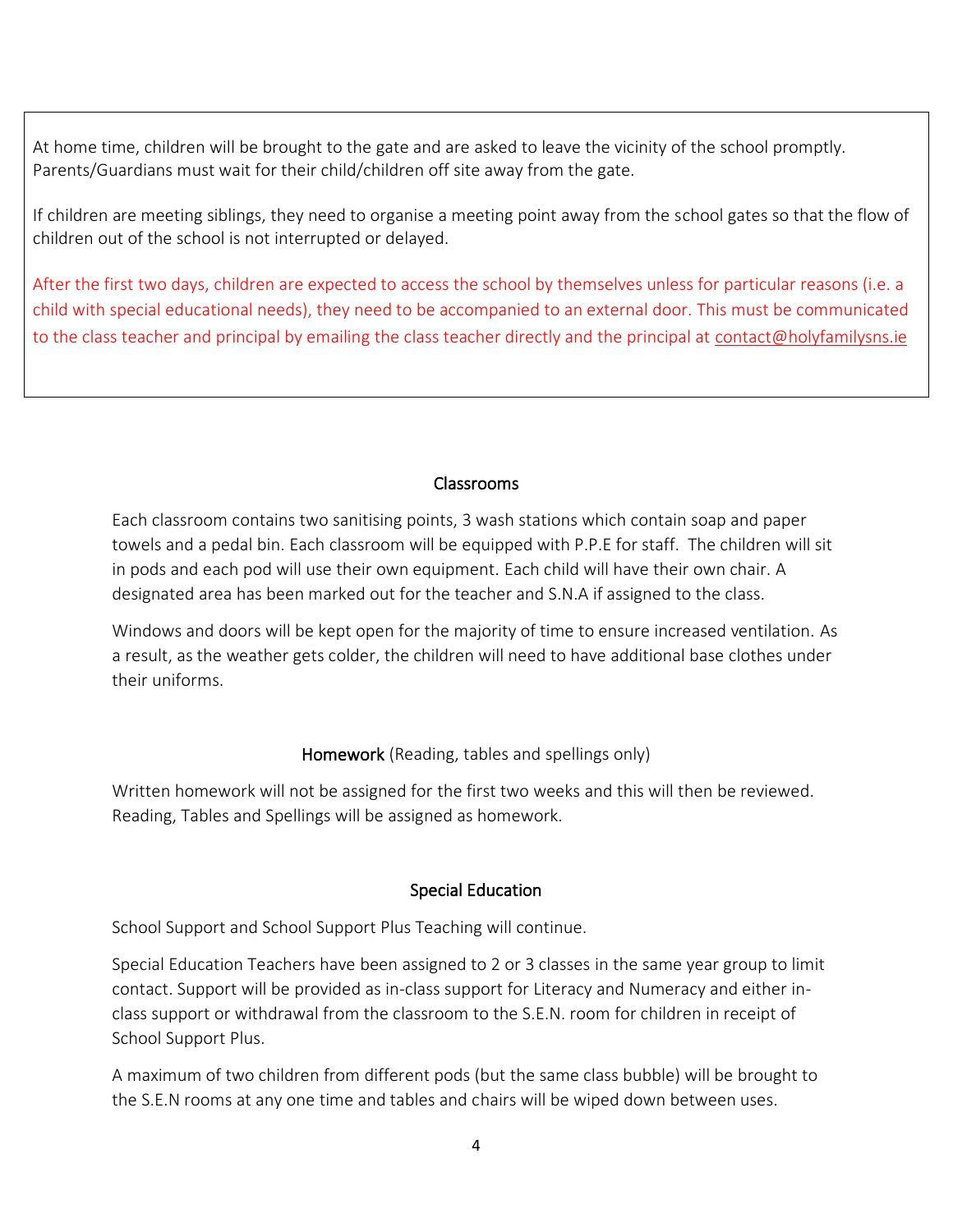There will be a strong focus on mental health and wellbeing and on the revision of the previous year's curriculum for the first term of 2020-2021. A focus will be placed on improving pupils' knowledge of online learning, in order that each pupil will be more familiar with and wellequipped to access this learning in the future. Attention will be given to learning how to best access online learning – on Seesaw, etc. This is important if circumstances change and we need to return to distance learning. In the event of another school closure, we will have upgraded all students to Seesaw and you will be sent information on this in the coming weeks.

#### **Staff**

All staff will have participated in the Return to Work training webinar. Protective equipment such as PPE, visors, masks will be available to staff. Staff will wear masks/face coverings when working in situations where a 2 metre distance cannot be maintained.

#### Communicating with Teachers

When school begins, teachers will contact you by email so that you have their school email address. If you need to pass on a message to the class teacher or S.N.A, please email the teacher by 10:00 a.m. Emails will not be checked after this time. If you do not receive a brief acknowledgement of receipt by 11:00 a.m. please contact the school secretary by email/phone at [secretary@holyfamilysns.ie](mailto:secretary@holyfamilysns.ie) or 8406334.

If you need to communicate a message after 10:00 a.m., please contact the school secretary by email/phone.

## Guidance on Visitors

Visitors may enter the school through the Main Entrance and only on very essential business. An appointment is required for this. Visitors must make an appointment to meet a member of staff and will need to wear a mask at all times inside the school building. All visitors will be required to sign a contact tracing log on entry.

There will be drop off boxes in the main porch for forgotten items (e.g. lunches) but they must be labelled with your child's name and room number.

## During the School Day

## 8.50 a.m.  $-2:30$  p.m.

- Visitors to the school will report to the main building. The visitor will request access through a video intercom in the porch which is linked to the secretary's office.
- Before the visitor is granted access, he/she must sign in and sanitise using the wall mounted dispenser.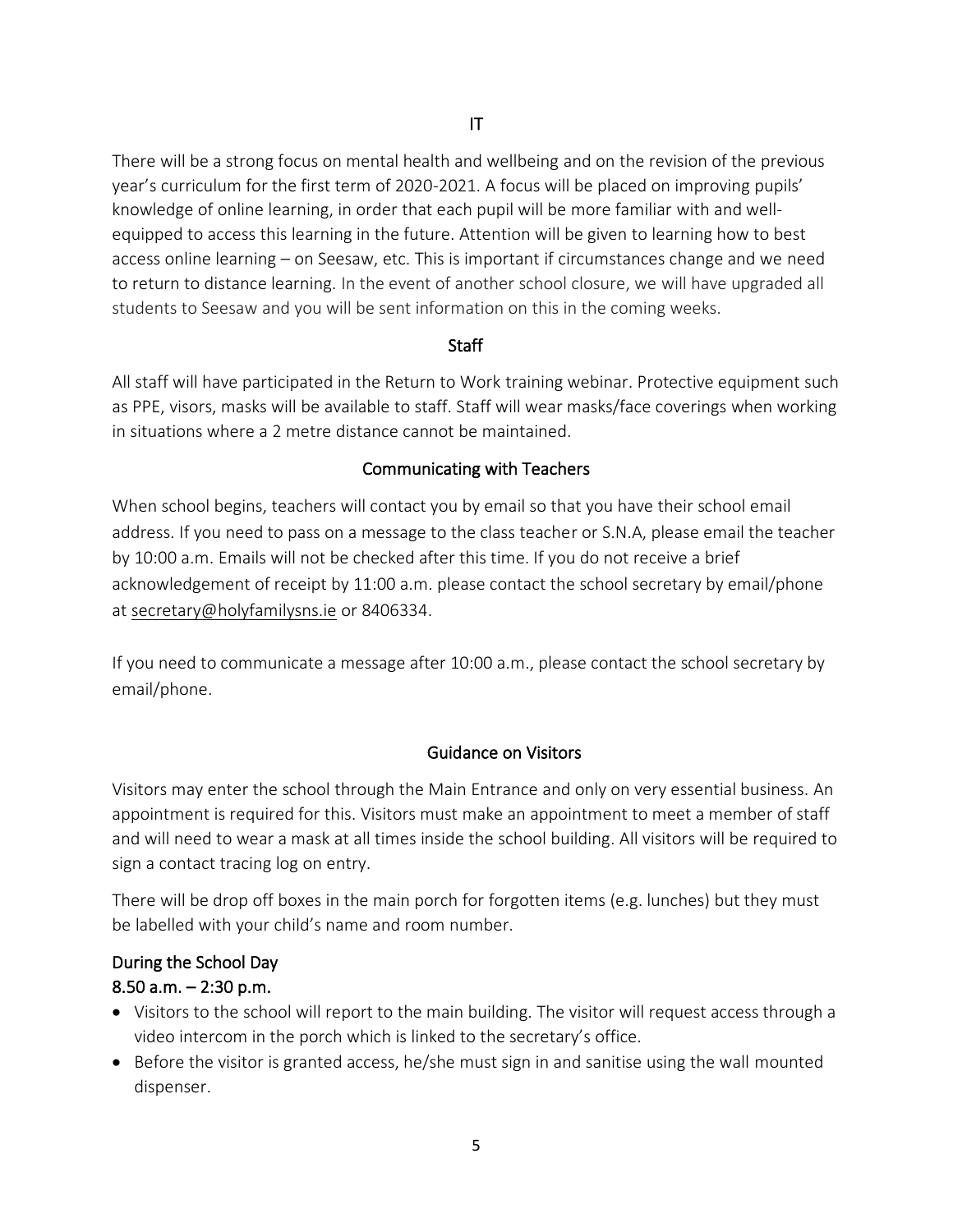• The visitor remains outside the secretary's office.

#### *Collecting a Pupil*

- Parents/Guardians are asked to keep a child at home until after a dental appointment (or similar) if that appointment is a morning appointment. They can be sent into school after the appointment.
- If the visitor is at the school in order to collect a pupil, they must press the video intercom button and tell the secretary the name of the child they are collecting. They then sign the pupil out in the Pupil Sign Out Book on the table in the porch and wait for their child to come to them.
- The secretary releases the door allowing the pupil entry into the porch to be collected.

## *Appointment/Meetings*

- If the visitor has an appointment/meeting, they sign the Visitor Sign in Book and the 'Contact Tracing Log' and are escorted to the relevant room.
- When the meeting has concluded, the visitor will be escorted back to the main door and the visitor signs out and exits the school.

## Prompt identification and isolation of individuals showing COVID-19 symptoms

Children who show symptoms should not be sent to school. In a case where a child shows any of the symptoms of COVID-19 during the school day, parents will be contacted immediately to collect their child as soon as possible. If parents cannot be reached immediately, the school will get in touch with designated emergency contacts. It is essential that you provide a contact number that can be reached during the day.

Symptoms include: High temperature (37.7 degrees C or above), a cough, shortness of breath or breathing difficulties or loss of sense of smell of taste or distortion of taste.

A designated isolation area has been identified within the school. It is beside the principal's office and is made of pop up clear screens. Once the student has been collected, arrangements for the appropriate cleaning of the isolation area will be made.

If any staff member has symptoms of COVID-19, they will stay home and follow doctors' guidance. Where a member of staff develops symptoms in school, they will be isolated and leave as soon as possible. There is a separate isolation area for staff. All staff will have completed COVID-19 Induction Training and have completed the Pre-return to Work Form before 27<sup>th</sup> August.

#### Other student illness.

Other student illnesses or accidents will be dealt with in the normal way as in previous years.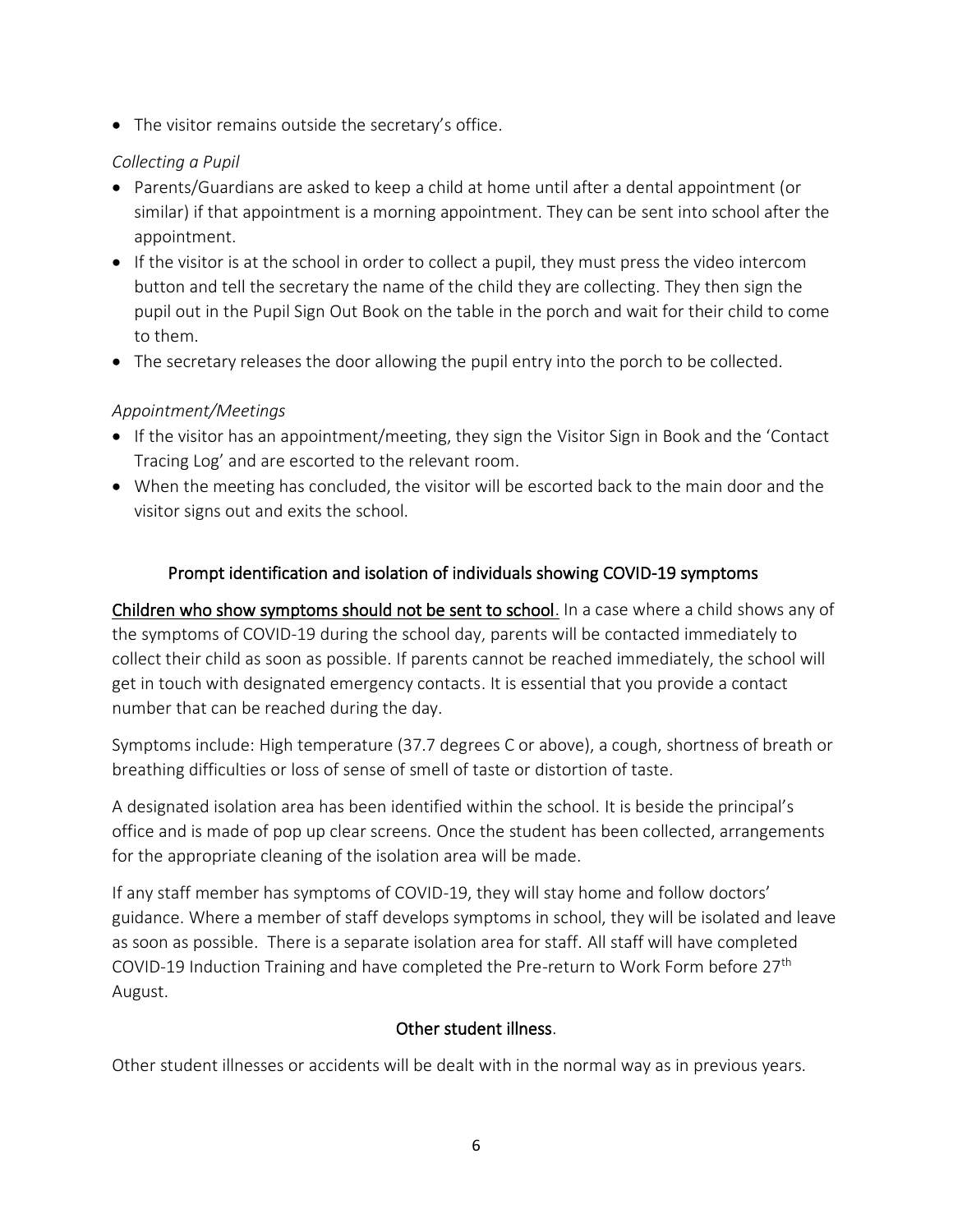## Supporting and Promoting Good Hand Hygiene

Please ensure that your child brings

- A packet of tissues
- Small bottle of Hand sanitiser (to be kept in schoolbags)

The school will display posters promoting good hand hygiene.

Hand sanitizers will be deployed at the entry and exit points of the classrooms and main entrances of the school.

SPHE (Social, Personal and Health Education) will be taught and teachers will address many aspects including the importance of hand hygiene.

Frequency of hand hygiene (HSPC Guidelines, pg 11): Pupils and staff should perform hand hygiene

- On entering/exiting the classroom
- Before eating or drinking
- After using the toilet
- After playing outdoors
- When their hands are physically dirty
- When they cough or sneeze

Wearing of gloves: 'The use of disposable gloves in the school setting by pupils or teachers is not appropriate. It does not protect the wearer and may expose others to risk from contaminated gloves. Routine use of disposable gloves is not a substitute for hand hygiene. Washing or use of hand sanitiser on gloved hands is not appropriate.' (HSPC guidelines pg 12).

Face coverings for Children: Face coverings are not suitable for children under the age of 13 and anyone who:

- Has trouble breathing
- Is unable to remove it without help
- Has special needs to who may feel upset or very uncomfortable wearing the face covering.

(HSPC guidelines pg 12)).

## Enhanced Cleaning Regimes

In line with the Public Health Advice, more regular and enhanced cleaning regimes will be implemented to manage the risk of introduction and spread of COVID-19.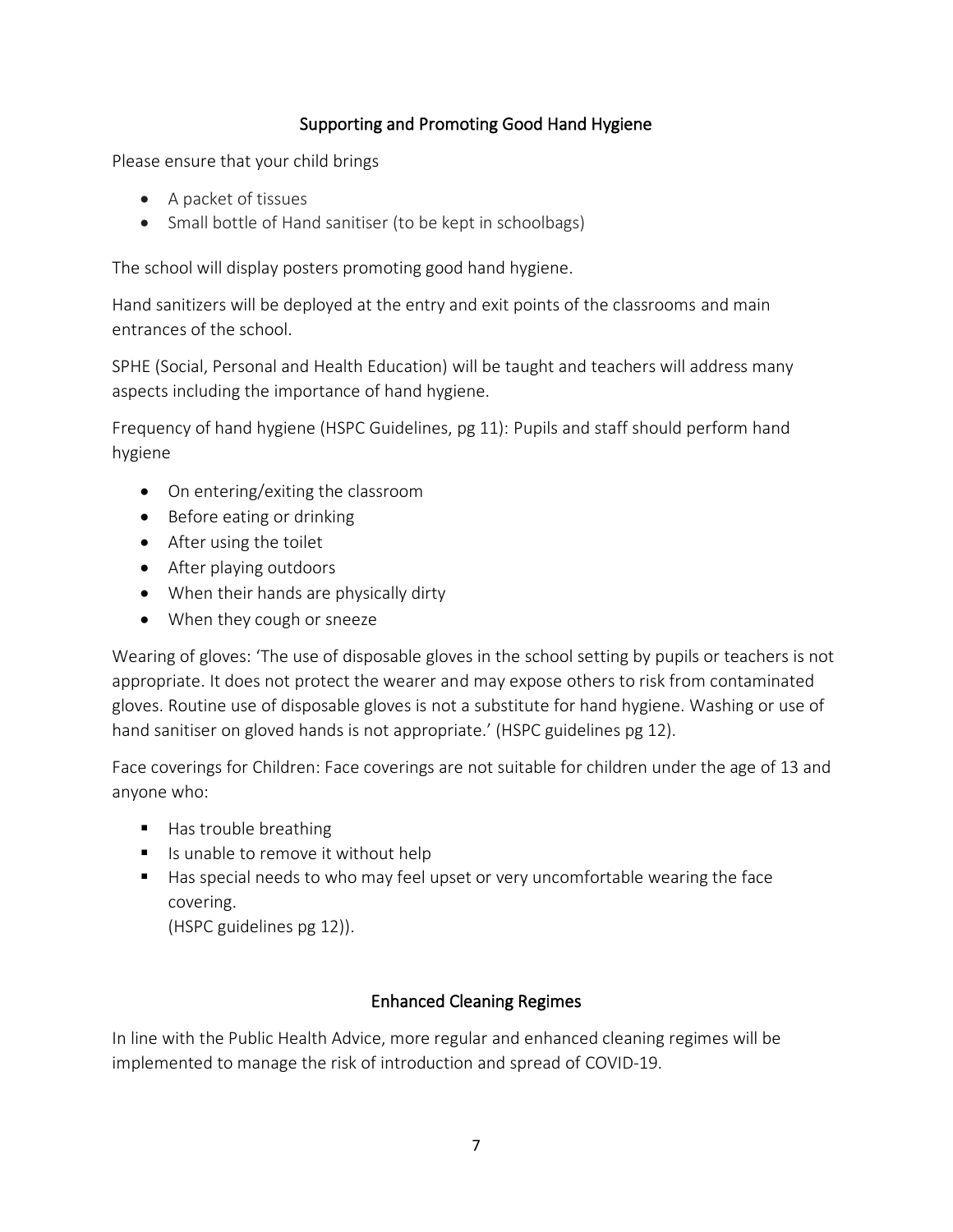Shared equipment: Each bubble (i.e. classroom) is responsible for cleaning their equipment before and after use. The school objective is to limit contact and sharing of common facilities between class bubbles as much as possible.

Waste management: to minimise the unnecessary movement of students around the room, all lunch waste MUST be put in lunchboxes and returned home.

All staff will be provided with a cleaning kit to keep their workspace clean and safe during the day.

Hand Sanitiser/Soap/Handtowels etc. will be checked during the day and topped up as necessary.

## Maintaining Physical Distancing

In terms of maintaining physical distancing, measures outlined in the Public Health Advice fall into two broad categories

1)Increasing separation 2) Decreasing interaction between students themselves.

## Distancing between students

It is expected that work will continue as normally as possible within each classroom. There will be no sharing of stationery or food. Pupils will not be permitted to go to the staffroom for spoons, water etc. Parents are asked to provide their child with an adequate amount of water/food for each school day, in a container with the child's name clearly printed. Please make sure to print your child's name on all removable parts of their uniform.

During the day, mixing with other classes will be avoided with the exception of classes passing each other on corridors without stopping.

## Reconfiguring of Class spaces to maximise physical distancing

Shared workspaces will be avoided where possible. Pupils and their class teacher and SNA will be formed into a bubble. The SET teacher will be included in the bubble in relation to in-class learning support. There will 1m distance between the Pods within the Class Bubble.

The aim is that each class will mix only with their own class from arrival to departure.

As the two Reading Classes work together, they will form one bubble made up of pods. The two Reading Classes will share a yard space.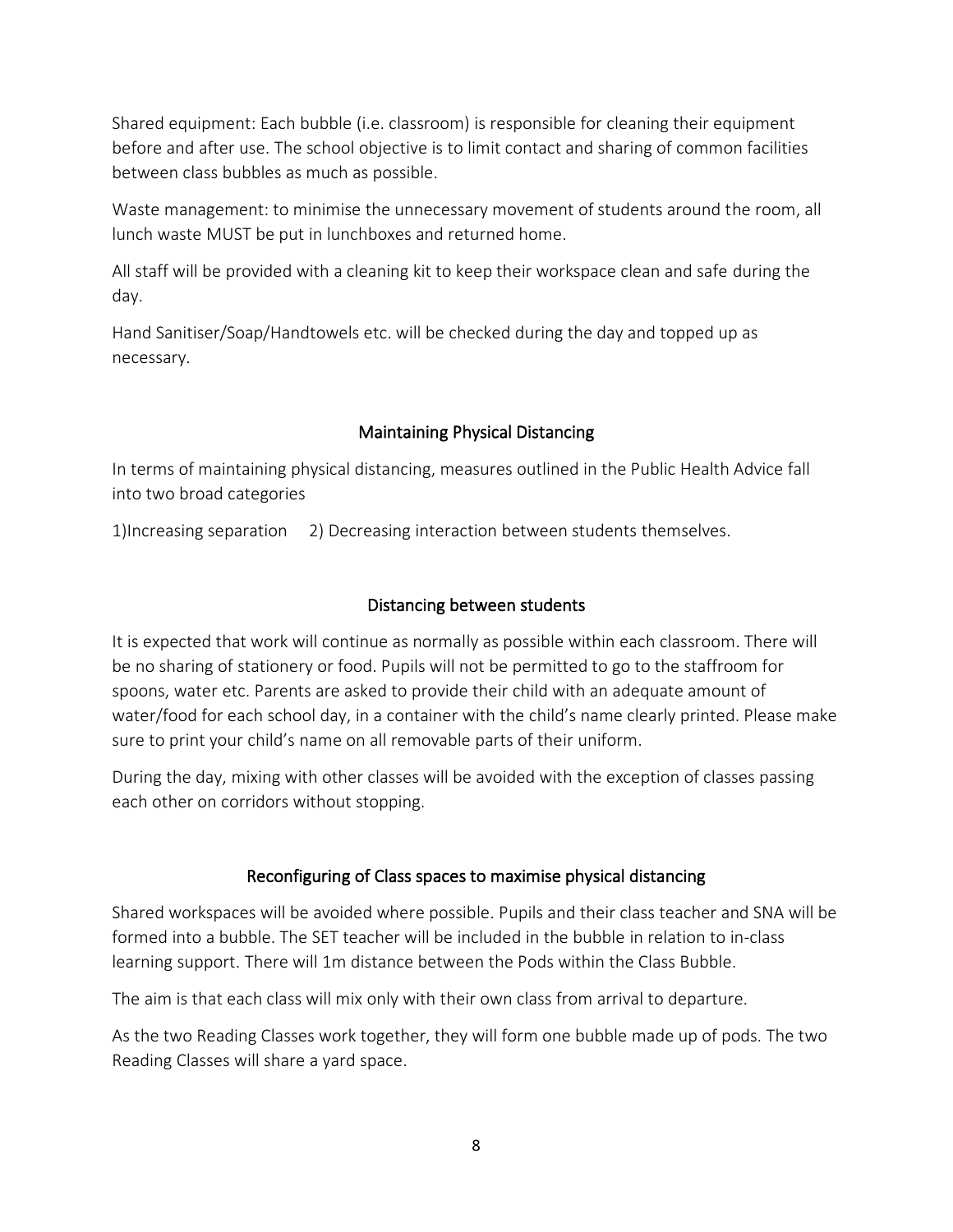#### Social distancing between students and staff

Staff will not always be able to maintain physical distance from pupils and it is not appropriate that they would be expected to do so where this would have a detrimental impact on the student or learning and/or the health and safety of other students. Appropriate PPE is available to staff.

#### Social distancing between staff.

The appropriate measures have been taken to ensure staff safety measures and separate break times.

#### The School Hall and P.E.

The P.E. hall, Community Centre, School Yard and River Valley Park will be used for P.E. as appropriate. We are hoping to facilitate each class bubble with a small selection of equipment that can be easily cleaned and allocated to individual classes which will not be shared outside the class. Obviously washing and sanitising of hands before and after a lesson is crucial and equipment needs to be wiped down after use.

Unfortunately, swimming and basketball lessons will not take place until further notice.

#### After School Clubs/Homework Clubs

No after school clubs will be facilitated until further notice from the BOM.

#### Uniforms

There has been nothing in the public health advice to suggest a change to the approach to the wearing of school uniforms. Uniforms/school tracksuits are to be worn as normal. That is the tracksuit for children in  $3^{\text{rd}}/4^{\text{th}}/5^{\text{th}}$  classes and the formal uniform/tracksuit for children in 6<sup>th</sup> classes. Children in  $6<sup>th</sup>$  classes will be informed of the days for the formal uniform. They may wear their tracksuits on the  $27<sup>th</sup>$  and  $28<sup>th</sup>$  August.

#### Behaviour

As you know, we place a huge focus on children being kind to each other. Your children are a credit to you and we rarely have to deal with any serious behavioural issues. We really need this return to school to work so that children can benefit from their education and parents/guardians who work can return to their jobs.

Our Code of Behaviour is available on the website. All children and staff need to feel safe and comfortable in school. In order to keep everyone safe, if a child deliberately spits, coughs or